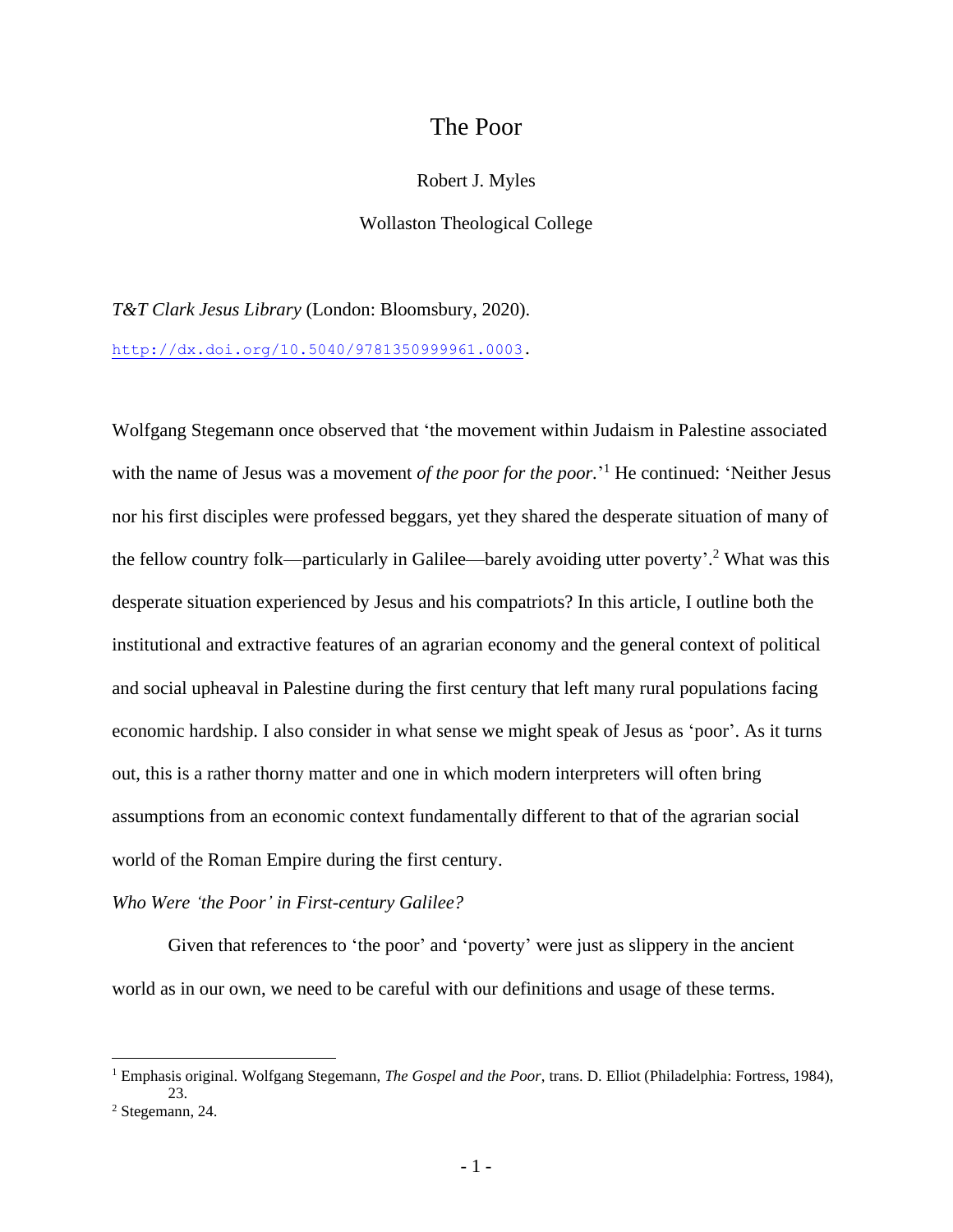Whereas most texts from antiquity, including those that came to form the New Testament, come from a semi-privileged, literate, and city-based class, the overwhelming majority of people living in first-century rural Galilee lived at, slightly above, or slightly below subsistence level. Subsistence means their household could generate enough income to provide the bare minimum necessary to sustain life.

We can speak of the poor in Galilee in two senses:

First, in a more general sense that highlights the lack of material wealth and modest living conditions of rural peasants, artisans, and slaves tied to the land. One Greek term for the poor, πένης (*pénēs*), typically refers to a person who does manual work in the fields, shops, and villages,<sup>3</sup> in contrast to the πλούσιος (*ploúsios*), a wealthy member of the landed elite.<sup>4</sup> Those who were born poor, typically lived poor and died poor. Excavations of human skeletal remains from other parts of the Roman Empire reveal dietary deficiencies and illnesses that were significant amongst non-elite life and interaction.<sup>5</sup> The inferior quality of health care, occupational hazards of manual labour, and under-developed and pre-industrial working conditions culminated in a harsh living environment for the majority of the population. We need to keep these factors in mind when reading gospel narratives about Jesus and his disciples, as it forms the economic backdrop to his ministry, devoid of modern, middle-class comforts and assumptions. Food security, social mobility, and access to stable employment, were not guaranteed for the vast majority of the population.

Second, it is useful to speak of 'the poor' in a more specific sense as referring to those suffering from material disadvantage and deprivation in relation to those living at subsistence

<sup>&</sup>lt;sup>3</sup> 'πένης', BDAG, 795.

<sup>4</sup> 'πλούσιος', BDAG, 813.

<sup>5</sup> Justin Meggitt, *Paul, Poverty and Survival* (Edinburgh: T&T Clark, 1998), 38–39, 70.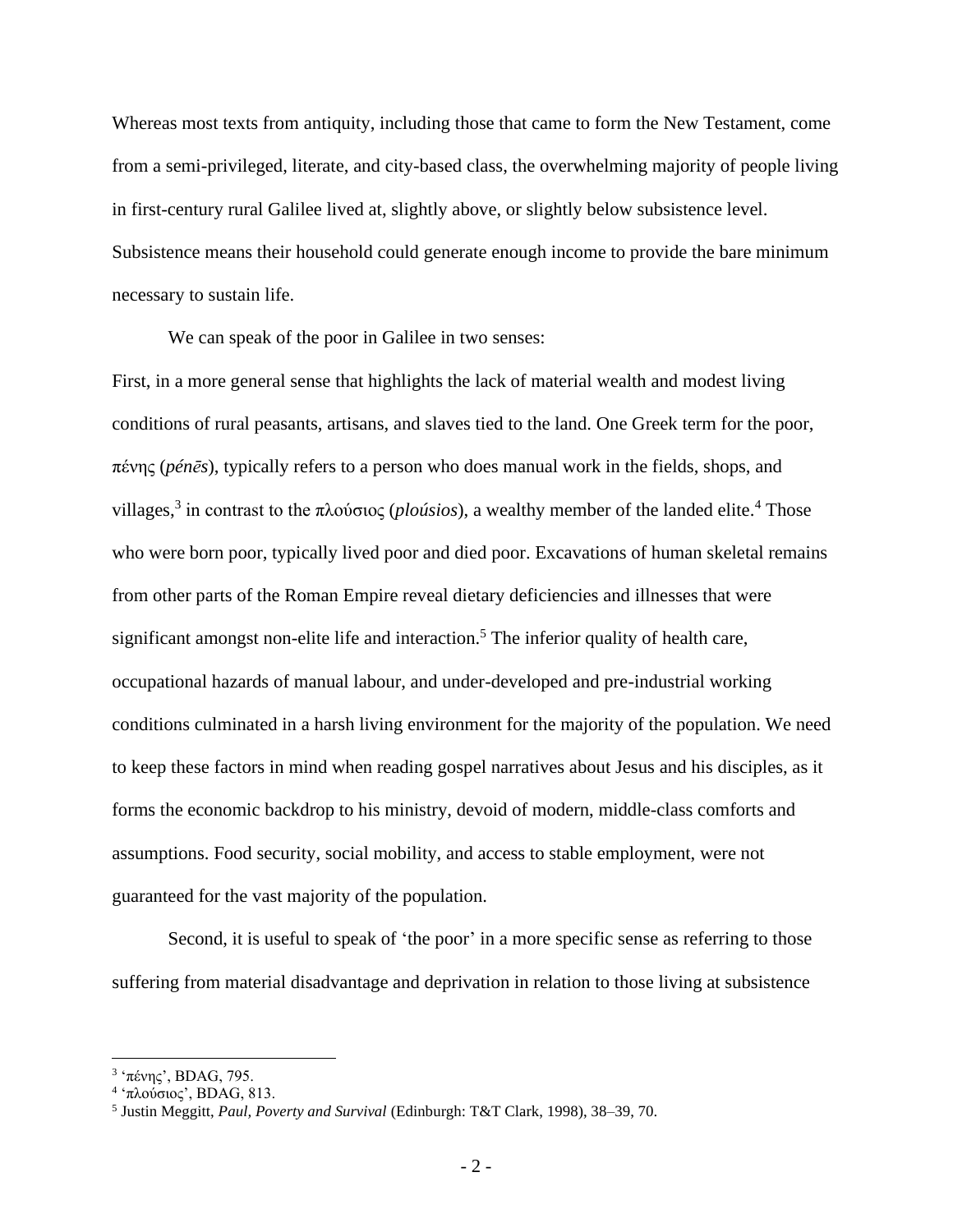level. In recent years, some scholars have objected that a 'literary characterization of ninety-nine percent of the population' as impoverished versus 1 percent as 'rich' relies on a cavalier distinction found only in the writings of elite authors, and may speak past a generally less restrictive definition that allows for gradations of social status among the non-elite.<sup>6</sup> Just because the majority of the population were poor by today's standards does not mean they all had the same economic profile or social privileges. The prevailing Greek word translated as 'poor' in the New Testament, πτωχός (*ptōchós*), for instance, generally refers to those 'persons and groups lacking (totally or in some degree) the necessities of life: food, drink, clothing, shelter, health, land/employment, freedom, dignity and honor, etc'.<sup>7</sup> The BDAG lexicon also conveys this relative definition of πτωχός (*ptōchós*) as pertaining 'to being economically disadvantaged', or living in destitution, and from the perspective of several early Christian authors, as oppressed and disillusioned people 'in special need of God's help' (cf. Matt 11:5; Luke 4:18; 7:22; 1 Clem. 52:2).<sup>8</sup> Beyond literary descriptions, however, it is difficult to grasp aspects of their daily life. Archaeological evidence tends to favour the ceramic and durable lives of the elite and relatively privileged non-elite over the makeshift and aceramic lives of those living at or near destitution. *How Did They Get Poor?*

To understand how people in somewhere like rural Galilee might have ended up poor or destitute (πτωχός/*ptōchós*) we need to know something about the wider political and economic situation. I will here address first the institutionalized socio-economic system that often resulted

<sup>6</sup> Christopher M. Hays, 'Rich and Poor', in *Dictionary of Jesus and the Gospels*, ed. Joel Green, Jeannine K. Brown, and Nicholas Perrin (Downers Grove: IVP, 2013), 801; See also: Bruce W. Longenecker, *Remember the Poor: Paul, Poverty, and the Greco-Roman World* (Grand Rapids: Eerdmans, 2010), 44–53.

<sup>7</sup> 'Poor, Poverty', *ABD* 5:415

<sup>&</sup>lt;sup>8</sup> 'πτωχός', BDAG, 896.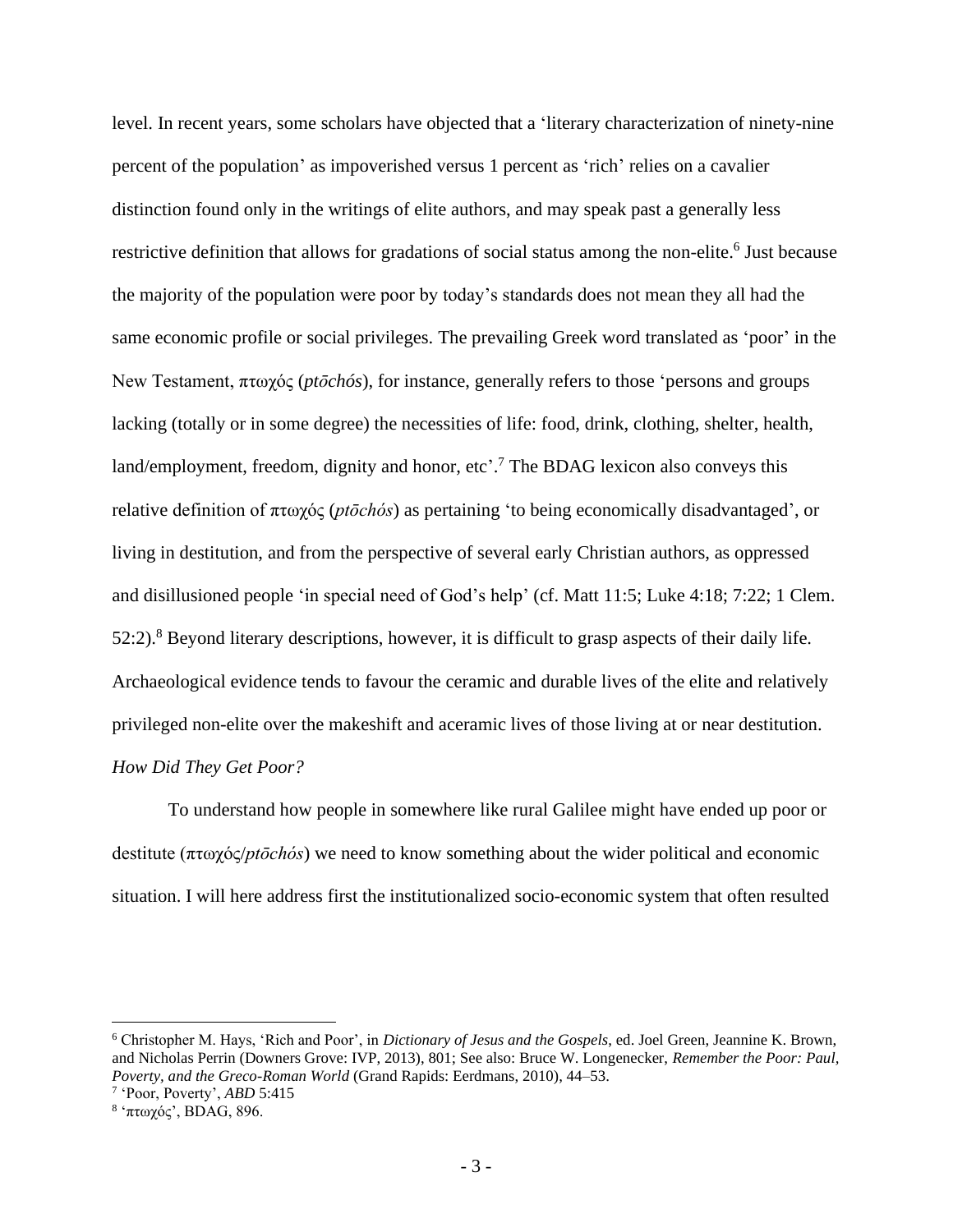in peasant precariousness, before turning to the underlying political instability and social upheaval in the region in the decades leading up to the Roman-Jewish War of 66–73 CE.

The economic system in the Roman Empire is what we would now call an agrarian social formation. This means that farming constituted the bulk of economic activity, with land representing the primary source of wealth. According to the fundamental dynamics of an agrarian society, a small class of aristocratic city-based elite, controlling the means of production (that is the infrastructure required to produce the necessities of life), extracted surplus value from the work or labour power of the remaining peasant and slave populations. A sizeable proportion of the production of the rural population was rendered through taxes and rents to sustain the 'parasitical' lifestyles of the urban-based elite.<sup>9</sup> A smaller subclass of artisans, often associated with urban contexts although they were more acquainted with peasants and village-life, produced goods and services. Artisans were also subject to wealth extraction mostly via taxes. Around the agricultural and other yields of this social formation grew an administrative and economic infrastructure that became imbalanced in terms of how those yields were distributed. Most resources were channelled upwards towards the elite minority.

Central to this upward flow of resources was an urban-rural relation between the  $\pi\delta\lambda\varsigma$ (*pólis*) and the χώρα (*chôra*). The χώρα refers to the countryside with its villages, and the πόλις designates an urban environment.<sup>10</sup> As Roland Boer and Christina Petterson note, in the colonial situation of the first century, 'the *chôra* meant not the fields and villages in the vicinity of the *pólis*, but all the colonized territory outside the *pólis*, with peasant farming, village communities,

<sup>9</sup> Robert J. Myles, 'Class Struggle in the New Testament!', in *Class Struggle in the New Testament*, ed. Robert J. Myles (Lanham: Lexington Books/Fortress Academic, 2019), 2–7.

<sup>&</sup>lt;sup>10</sup> G. E. M. de Ste. Croix, *The Class Struggle in the Ancient Greek World* (Ithaca: Cornell University Press, 1981), 9–19.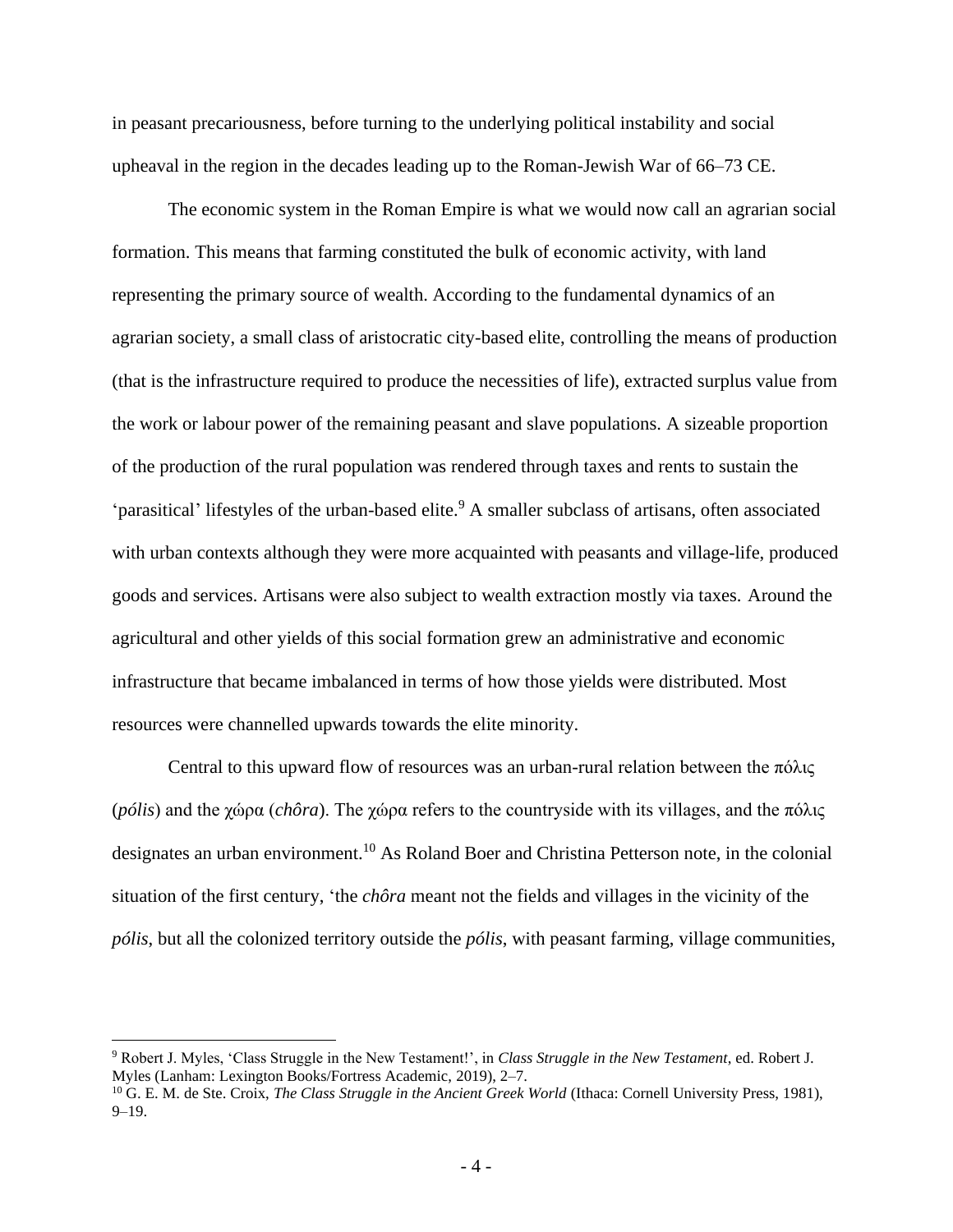as well as wider areas at the limits of human presence'.<sup>11</sup> Under Roman imperial rule, this regime was extractive in that the *chôra* produced the material foundations for the *pólis*. The classicist G.E.M. de Ste. Croix remarks that 'the fundamental relationship between city and countryside was always the same: it was essentially one of exploitation, with few benefits given in return'.<sup>12</sup> Bruce W. Longenecker has similarly observed that 'economic exploitation was inherent within the structures of Greco-Roman agrarianism, not least with regard to the potential for elite acquisitiveness'.<sup>13</sup>

Galilee was not a Roman province during the lifetime of Jesus, but rather a Roman 'client kingdom', and until 39 CE part of the tetrarchy of Herod Antipas, the son of Herod the Great.<sup>14</sup> We sometimes find New Testament scholars speaking of the relative prosperity, stability, and insularity of Galilee in the 30s CE given the absence of explicit references to episodes of social and political conflict.<sup>15</sup> While it is important not to overplay the levels of explicit social tension in the region, such musings may simply be echoing the wishful thinking of a disconnected elite, from whom our primary sources derive. E.P. Sanders, for instance, asserts that

> the lack of uprisings [in the 30s] indicates that Antipas was not excessively oppressive and did not levy exorbitant taxes…. Moreover, like his father, he undertook large building projects that helped reduce unemployment. Galileans in Jesus' lifetime did not feel that the things

<sup>11</sup> Roland Boer and Christina Petterson, *Time of Troubles: A New Economic Framework for Early Christianity* (Minneapolis: Fortress, 2017), 79.

<sup>12</sup> Ste. Croix, *Class Struggle*, 13.

<sup>13</sup> Longenecker, *Remember the Poor*, 57.

<sup>&</sup>lt;sup>14</sup> As Ste. Croix suggests, however, Jesus was probably 'aware of the Roman imperial power that had already engulfed Judaea as a tributary province and could easily swallow up the remaining pretty client kingdoms of Palestine whenever it wanted to'. Ste. Croix, *Class Struggle*, 430.

<sup>15</sup> See, for example, Helen K. Bond, *The Historical Jesus: A Guide for the Perplexed* (London: Bloomsbury, 2012), 77. Bond acknowledges occasional city-rural disputes and non-violent protests, but concludes 'the picture that emerges of Antipas's Galilee is of a reasonably prosperous, stable realm, relatively at ease with its Jewish ruler'. See also the example of Sanders below.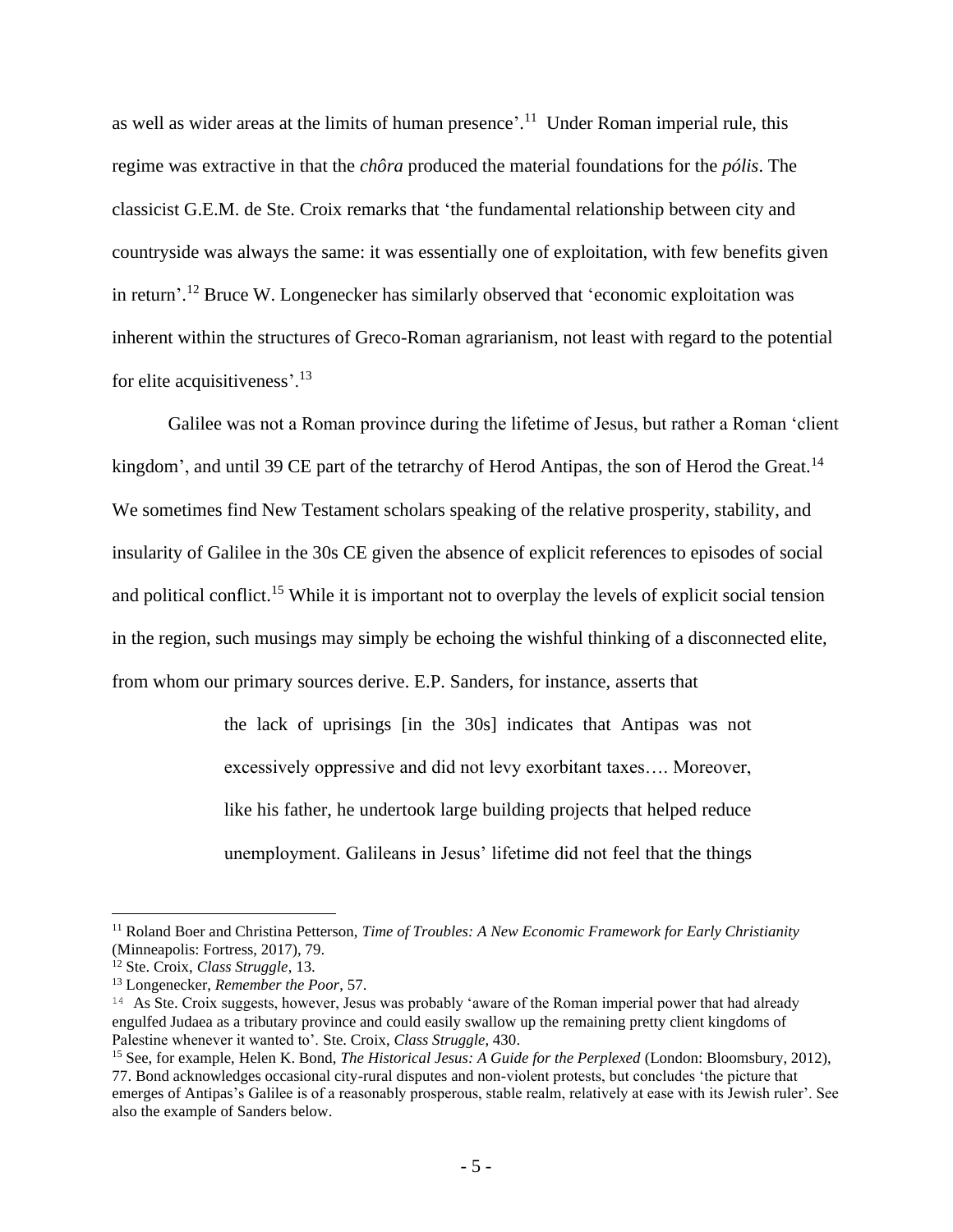most dear to them were seriously threatened: their religion, their national traditions and their livelihoods.<sup>16</sup>

A focus on supposedly isolated cases of violence or disorder can all-too-easily overlook the systemic violence that is inherent to the 'normal' state of things, however.<sup>17</sup> The 'peace' experienced under Antipas's father, Herod the Great, for example, was, according to Sakari Hakklinen, 'achieved and supported only by force and violence. The Galileans at the time of Herod the Great had a threefold taxation system: tribute to Rome, taxes to Herod and tithes and offerings to the Temple and priesthood'.<sup>18</sup> While several major building projects in Galilee initiated by Antipas may have created more work for the likes of skilled artisans, such projects inevitably demanded higher taxes and forced labour. Indeed, such structures were usually paid for by the resident population.<sup>19</sup> We might improve Sanders's picture of 30s CE Galilee by incorporating other routine mechanisms of suppression that kept a lid on violent outbursts, whether the threat of imprisonment or execution (e.g., Mk 6:17-29; Josephus, *Ant.* 18.117), a hefty military presence (approximately 7,000 soldiers in pre-war Palestine),<sup>20</sup> or other preventative and strategic measures taken to deter unrest. Uprisings were, after all, always the end result of a long and complex struggle. When analyzed from below, the underlying precursors to widespread social upheaval can be seen everywhere in first-century Palestine, especially in the decades leading up to the Jewish revolt. The ancient Jewish historian Josephus, for instance, traces the revolt's roots in 66 CE back six decades to the rebellion instigated by Judas the

<sup>16</sup> E.P. Sanders, *The Historical Figure of Jesus* (London: Allen Lane, 1993), 21.

<sup>17</sup> This is a fundamental argument of the philosopher Slavoj Žižek, *Violence* (London: Profile Books, 2008).

<sup>18</sup> Sakari Hakklinen, 'Poverty in the first-century Galilee', *HTS* 72 (4), http://dx.doi.org/10.4102/hts.v72i4.3398, 2016.

<sup>19</sup> Ekkehard W. Stegemann and Wolfgang Stegemann, *The Jesus Movement: A Social History of its First Century*  (Minneapolis: Fortress, 1999), 49

<sup>20</sup> Christopher B. Zeichmann, *The Roman Army and the New Testament* (Lanham: Lexington Books/Fortress Academic, 2018), 26.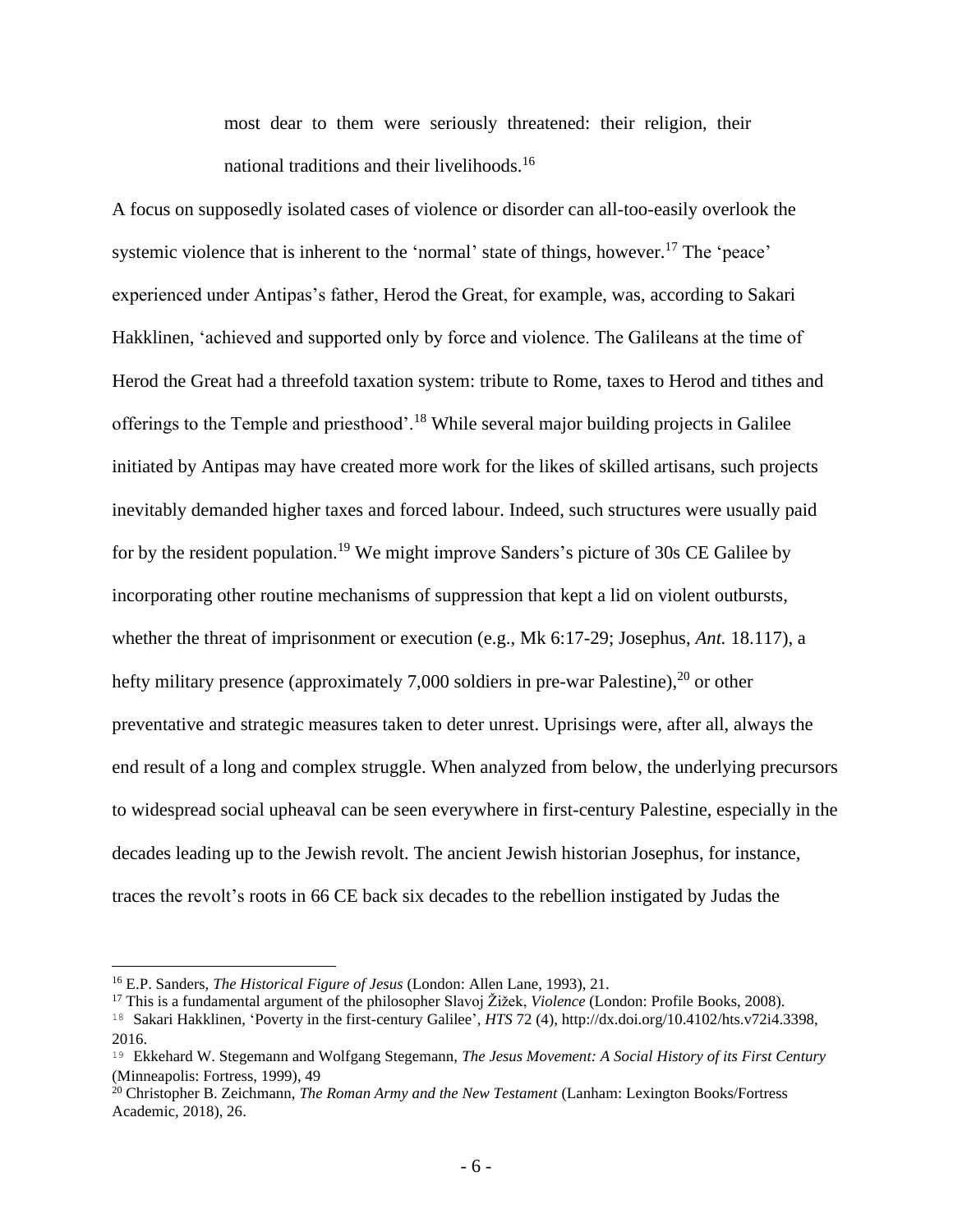Galilean and Zadok the Pharisee in 6 CE (*Ant*. 18.23), thereby situating such events squarely within the lifetime of Jesus. The broader landscape Josephus paints of first-century Palestine (see, for example, *Ant*. 17) is one of political turmoil and instability among the governing classes that would have likely filtered downward, disrupting patterns of peasant existence, and exacerbating already precarious situations of social and economic volatility.<sup>21</sup>

Within this fuller political landscape, there were several likely scenarios in which members of the rural population might fall beneath subsistence level (that is, become chronically poor). Given the agrarian economic imbalance outlined above, it was conceivable for peasant households to become indebted to wealthy landowners, especially if they struck a set of unfortunate circumstances—whether through war, famine, a bad harvest, or an untimely death in the household. Farmers could find themselves forced into abandoning their homes for fear of punishment over an unpaid debt. Remaining would likely entail 'debt bondage', whereby a debtor sold themselves into indentured servitude or slavery.

Boer and Petterson write that debt served an integral function of the ancient economy through reinforcing hierarchy and ensuring a steady flow of wealth between tenants (agricultural labourers) and landlords (those who did not labour).<sup>22</sup> While Boer and Petterson also reason that debt ensured the compulsion of labour, given that labour was in short supply, agrarian societies actually tended to produce more people than the dominant classes found it profitable to employ, except perhaps for brief periods following wars or great disasters, or, theoretically, during major building projects. As a result, some people would find themselves surplus to the demands of

<sup>21</sup> See, for example, Richard A. Horsley, *Jesus and the Spiral of Violence: Popular Jewish Resistance in Roman Palestine* (Minneapolis: Fortress, 1993).

<sup>22</sup> Boer and Petterson, *Time of Troubles*, 100.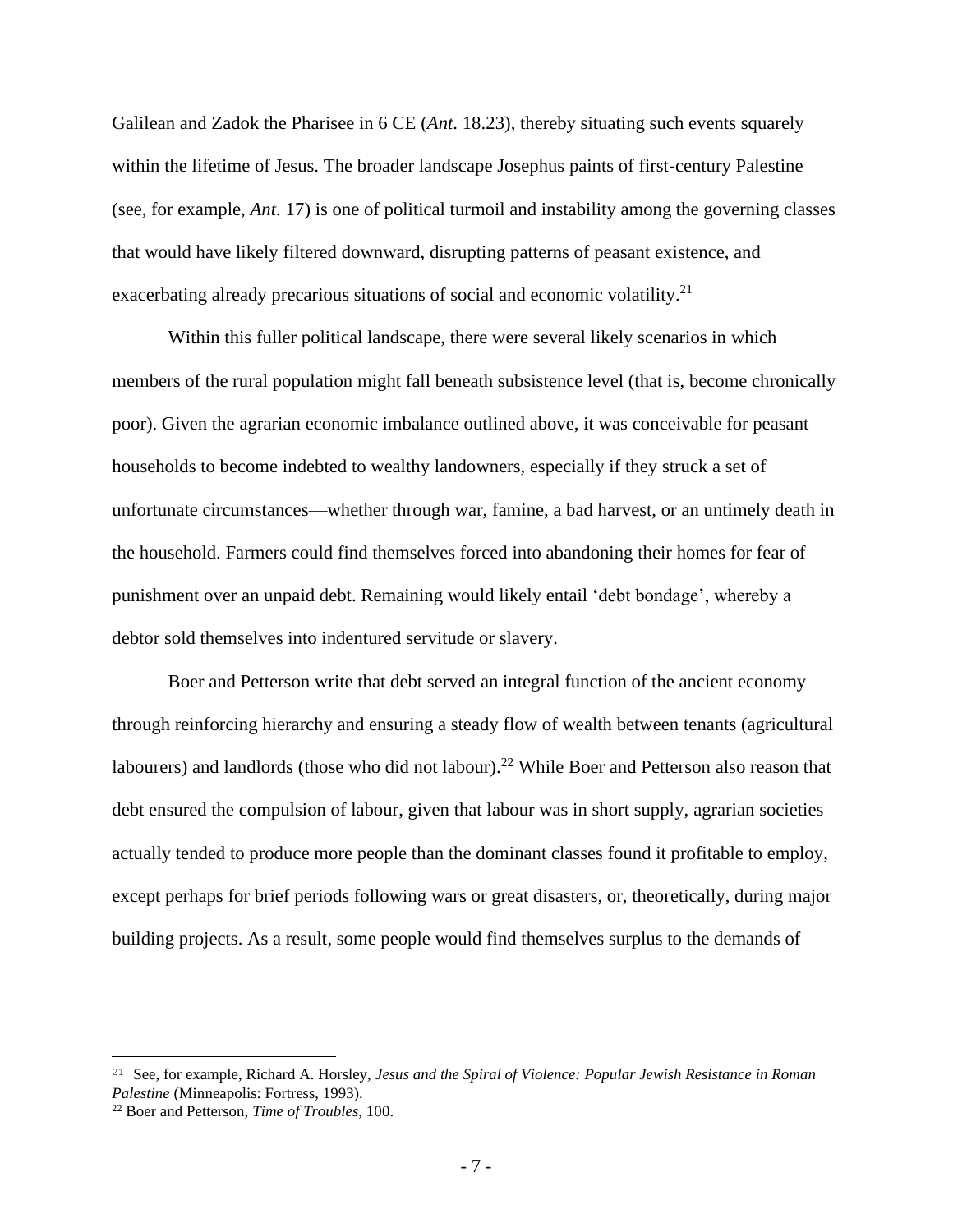labour.<sup>23</sup> One imagines not only idle day-labourers such as those mentioned in the parable of workers in the vineyard (Matt 20:1–16), but also the sick and disabled, and especially those more likely to become estranged from the household such as widows and orphans. We must, as a consequence, be careful to avoid thinking in terms of mass individual employment, as is the pattern today. Most free ancient workers laboured in family units. An oversight to de Ste. Croix's otherwise valuable model of the ancient economy is his assumption of 'full employment' in which it appears one cannot exist outside the dominant labour system, except in the case of death. Gerhard E. Lenski, however, estimates that in agrarian societies up to 10 percent of the total population might be classed as 'expendables'. This grouping 'included a variety of types, ranging from petty criminals and outlaws to beggars and underemployed itinerant workers, and numbered all those forced to live solely by their wits or by charity'.<sup>24</sup>

## *Was Jesus poor?*

We are now ready to consider in what capacity we might speak of Jesus as 'poor'. In all likelihood, Jesus initially lived at a comparable level to other non-elite villagers in the Galilean countryside. So by the standards of most people living in so-called developed countries today, he was poor. But what about from the more specific form of material disadvantage and deprivation in relation to his compatriots living at or near subsistence level?

In 2 Corinthians 8:9, Paul writes 'For you know the generous act of our Lord Jesus Christ, that though he was rich [πλούσιος], yet for your sakes he became poor [ἐπτώχευσεν], so that by his poverty [πτωχεία] you might become rich [πλουτήσητε].<sup>25</sup> Paul's claim is as

<sup>23</sup> Josephus notes in *Ant*. 20.219–21 that after the completion of the Temple construction, Agrippa II intentionally created work for the newly unemployed by having them pave Jerusalem streets by using the reserves in the Temple treasury.

<sup>24</sup> Gerhard E. Lenski, *Power and Privilege: A Theory of Social Stratification* (New York: McGraw-Hill, 1966), 281.

<sup>25</sup> All Scripture citations are from the New Revised Standard Version.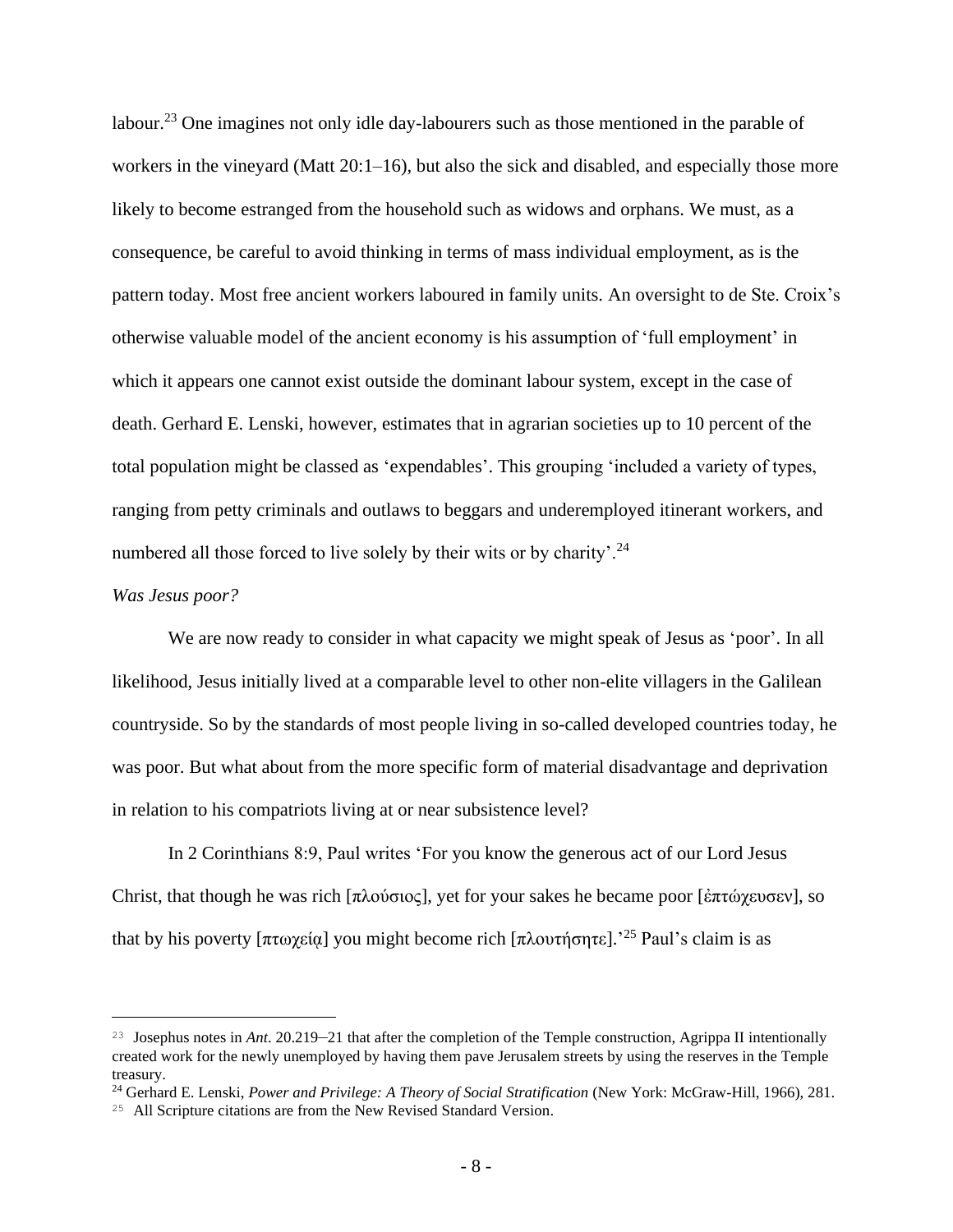interesting for its description of Jesus's earthly life as destitute as for its use of economic categories to make a broader theological point. Paul upholds Jesus's (material) poverty as bestowing (spiritual) riches upon the Corinthians. This accords with Paul's earlier championing of the foolishness of God; Paul proclaims a deity who against all conventional wisdom has chosen 'the lowly things of this world' to bring about 'justice, holiness, and redemption' (1 Cor 1:18-31).

Unlike Paul, the Gospels do not explicitly designate Jesus as πτωχός (*ptōchós*). In terms of class location, Mark 6:3 identifies Jesus's trade as a τέκτων (*téktōn*): 'Is not this the carpenter [τέκτων], the son of Mary and brother of James and Joseph and Judas and Simon, and are not his sisters here with us?' The Greek term τέκτων (*téktōn*) has as its broader meaning someone who constructs or builds, and it puts Jesus squarely within the artisan class.<sup>26</sup> In any case, de Ste. Croix observes that artisans 'who originate from and remain among the peasants may be considered as peasants themselves'.<sup>27</sup>

Matthew's redaction of Mark to 'Is this not the carpenter's son…?' (Matt 13:55) adds further obtuseness and may indicate embarrassment at Jesus's lower-class status. Indeed, later opponents of Christianity sometimes thought fit to ridicule Christians on the basis of Jesus' occupation (e.g., Origen, *Contra Celsus* 6, 34). Raymond E. Brown infers from Matthew's alteration that Joseph, Mary's husband, had probably passed away prior to the episode.<sup>28</sup> If so, Jesus, as the eldest son, would be duty-bound to assume responsibility for the affairs of the household. Whereas Luke 4:14-30 removes the reference to Jesus's livelihood and shifts the emphasis of his 'offence' to his refusal to provide his hometown with deeds of power, Mark and

<sup>26</sup> "τέκτων", BDAG, 995.

<sup>27</sup> Ste. Croix, *Class Struggle*, 260.

<sup>28</sup> Raymond E. Brown, *The Birth of the Messiah: A Commentary on the Infancy Narratives in the Gospels of Matthew and Luke*, 2nd ed., vol. 1 (New York: Doubleday, 1993), 540.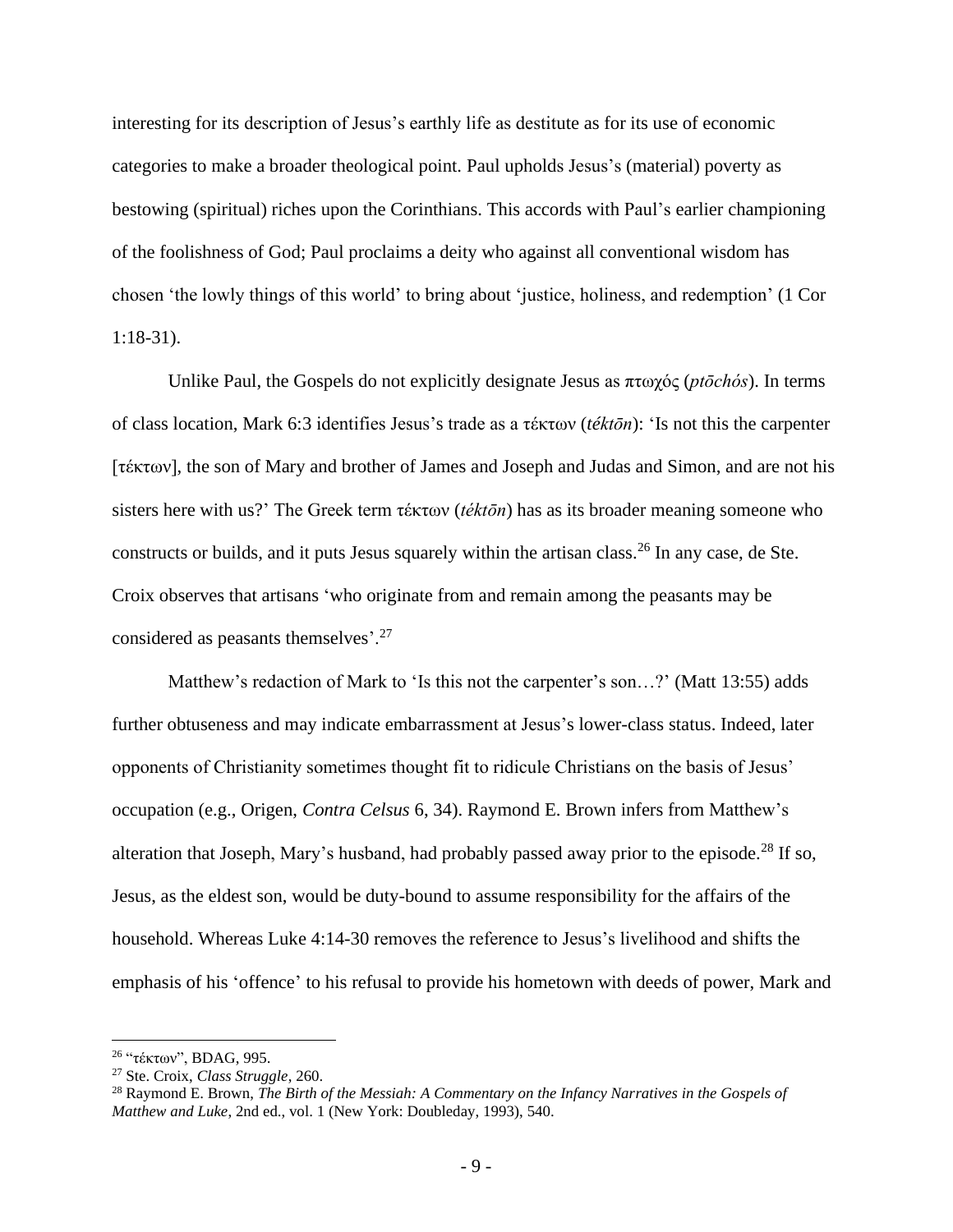Matthew's emphasis on the incessant questioning by the townsfolk with respect to Jesus' familial and occupational identity suggests that he is not meeting his social and economic responsibilities (Matt  $13:54-57$ )<sup>29</sup> Abandoning one's household was not only shameful, but the family of a householder in arrears was open to punishment by the authorities. The first-century Jewish philosopher Philo, for instance, conveys a story about a tax-collector who leashes out extreme and humiliating violence on the relatives of a man who had fled due to poverty (*Spec. Leg.* 3. 159-60).

In any case, the Synoptic Gospels, and Matthew in particular, presume that Jesus was not labouring by the time of his itinerant ministry. Luke advises that Jesus was sustained by some of his female followers such as Mary, Joanna, Susanna, and others (Luke 8:2–3). That Jesus's itinerancy entailed further social and economic consequences is underscored by Matt 8:20//Luke 9:58: 'And Jesus said to him, "Foxes have holes, and birds of the air have nests; but the Son of Man has nowhere to lay his head.'" As an itinerant, Jesus increasingly resided outside of the dominant kinship structures and socio-economic system of the wider Roman world.<sup>30</sup>

Some scholars have reasoned that Jesus' unemployment and itinerancy was a 'chosen lifestyle'—a curious descriptor that dovetails nicely with the neoliberal ethos of late capitalism that tends to stress the self-actualization of economic outcomes. John P. Meier, for instance, observes that

> To a certain degree, Jesus first marginalized himself. At the age of roughly thirty, Jesus was an ordinary carpenter in an ordinary hill town of lower Galilee, enjoying at least the minimum of economic

<sup>29</sup> This is the interpretation of Matt 13:53–58 that I advance in: Robert J. Myles, *The Homeless Jesus in the Gospel of Matthew*, Social World of Biblical Antiquity, 2/10 (Sheffield: Sheffield Phoenix, 2014), 135–62.

<sup>30</sup> See: Halvor Moxnes, *Putting Jesus in His Place: A Radical Vision of Household and Kingdom* (Louisville: WJK, 2003).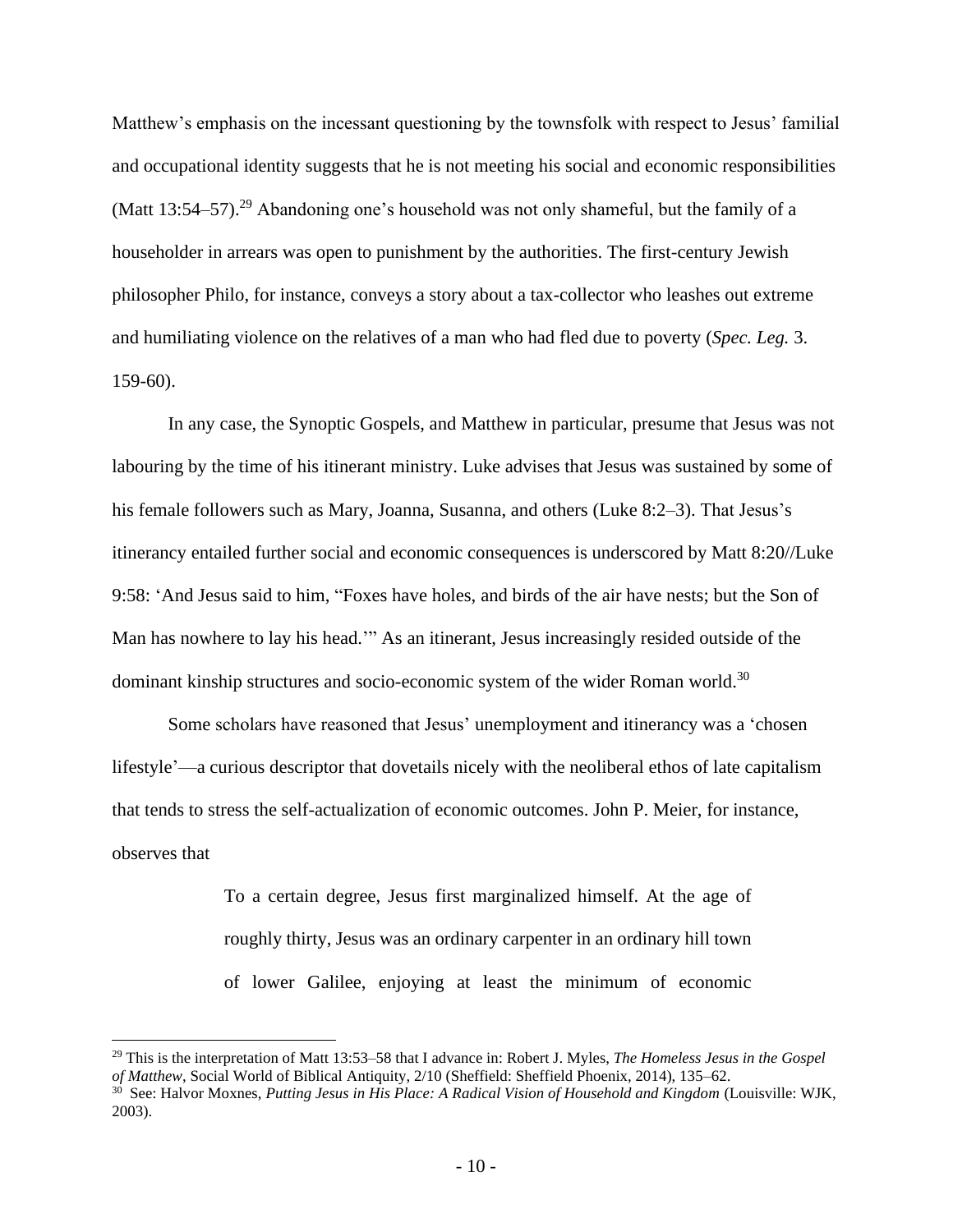necessities and social respectability required for a decent life. For whatever reason, he abandoned his livelihood and hometown, became 'jobless' and itinerant in order to undertake a prophetic ministry, and not surprisingly met with disbelief and rejection when he returned to his hometown to teach in the synagogue. $31$ 

Moreover, 'Relying basically on the goodwill, support, and economic contributions of his followers, Jesus intentionally became marginal in the eyes of ordinary working Jews in Palestine'.<sup>32</sup> Douglas E. Oakman, however, cautions against romanticizing the plight of rural artisans, citing Xenophon who suggests that 'in small towns the same man makes couches, doors, ploughs, and tables, and often this same artisan builds houses, and still he is thankful if only he can find enough work to support himself' (Xenophon,  $Cyr$ , 8.2.5).<sup>33</sup> Given the precariousness of rural, non-elite life, it would be premature to assume Jesus' poverty was entirely intentional. Even if Jesus had been working prior to his public ministry, a comfortable leisured existence required the possession of land, of which Jesus had none. It thus makes better sense to think of his marginal predicament as a consequence of broader and possibly hostile social and economic forces.

It turns out the Gospels have a theological reason for obscuring some of the social and economic dynamics that may have pre-empted Jesus's flight to the margins. Several scholars have argued that honour and shame were pivotal values in the ancient Mediterranean, including Jewish Palestine.<sup>34</sup> As proclamations, the Gospels exhibit an interest in demonstrating that,

<sup>31</sup> John P. Meier, *A Marginal Jew: Rethinking the Historical Jesus*, vol. 1 (New York: Doubleday, 1991), 8. <sup>32</sup> Meier, 1:8.

<sup>33</sup> Douglas E. Oakman, *Jesus and the Economic Questions of His Day* (Lewiston: E. Mellon, 1986), 178.

<sup>34</sup> For an overview, see: Richard L. Rohrbaugh, 'Honor: Core Value in the Biblical World', in *Understanding the Social World of the New Testament*, ed. Dietmar Neufeld and Richard E. DeMaris (London: Routledge, 2010), 109– 25.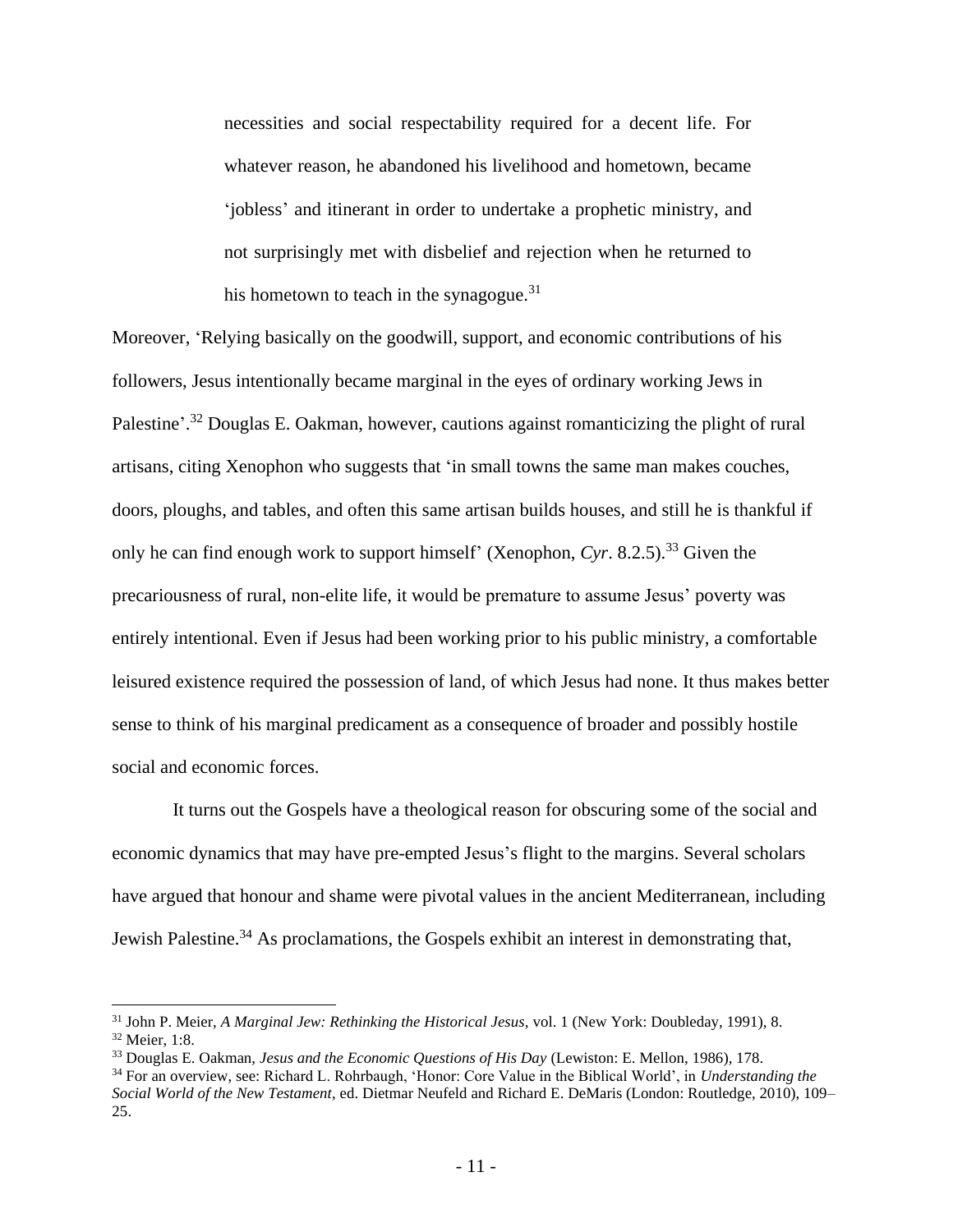because Jesus is so great—the apex of patriarchal masculinity in fact—he allows everything to happen to him, including especially the 'bad stuff' that might otherwise undermine claims to his unique greatness. The most obvious example of this is Jesus having suffered a humiliating death on a Roman cross. By theologizing Jesus' death as a sacrifice, it becomes sublimated, that is, reinterpreted as a deliberate choice. In writing on John's construction of Jesus' masculinity, for instance, Colleen Conway remarks that Jesus has control of his life, and speaks confidently of his death, effectively 'allowing' it to take place.<sup>35</sup> Within the broader logic of antiquity, a sacrifice must generally be a willing one. Robin Lane Fox observes that the ancient Greeks, as part of their sacrificial ritual, would first sprinkle the nominated animal with water, causing it to shiver. This motion was taken as a gesture of its consent to its own slaughter.<sup>36</sup> For the ancient Romans, likewise, the more voluntary the more effective the sacrifice. $37$ 

The Gospels authors' sublimation of Jesus's death also influenced their portrayal of his life. Poverty and itinerancy were interpreted by the early Jesus movement within the context of sacrifice—an integral component of Jesus's mission to 'save his people from their sins' (Matt 1:21). We already saw above how Paul pointed to Jesus' material poverty to make a broader theological point (2 Cor 8:9). By the late first century, the itinerancy and 'life of poverty' being lived out by some members of the community was becoming formalized (for example, Matt 10:5–15) and, in some cases, being abused (Did. 11). Somewhat later on, monasticism and the ascetic and solitary ideal arguably exerted a powerful influence on the way Jesus was collectively remembered and understood.

<sup>35</sup> Colleen M. Conway, *Behold the Man: Jesus and Greco-Roman Masculinity* (Oxford: OUP, 2008), 149.

<sup>36</sup> Robin Lane Fox, *Pagans and Christians* (Harmondsworth: Viking, 1986), 70.

<sup>37</sup> Carlin Barton, 'Honor and Sacredness in the Roman and Christian Worlds', in *Sacrificing the Self: Perspectives on Martyrdom and Religion*, ed. Margaret Cormack (Oxford: Oxford University Press, 2002), 30; cf. Terry Eagleton, *Radical Sacrifice* (New Haven: Yale University Press, 2018), 51.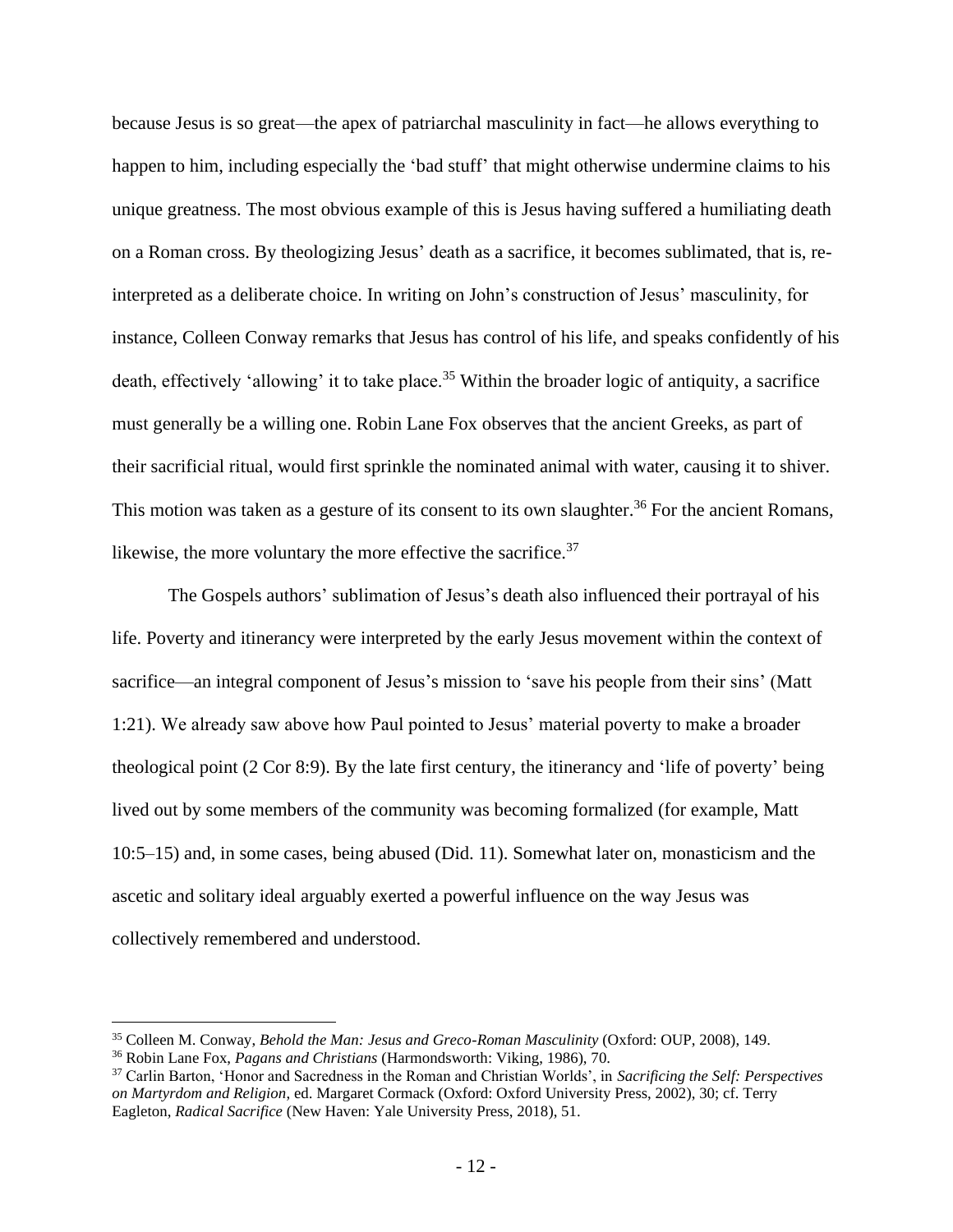The extent to which the historical Jesus' itinerancy and poverty was generated by wider social and economic forces is therefore somewhat clouded by our extant sources. In any case, peasants—not just farmers but also artisans, fishers, and other village-based folk—generally do not take such drastic actions like abandoning their livelihoods unless conditions have become such that they can no longer pursue traditional patterns of life.

#### *'The Poor' and the Early Jesus Movement*

By the time of the writing of the Gospels, the Jesus movement had already begun to attract relatively wealthy and urban-based adherents of a fundamentally different social grouping than Jesus and his first followers who were primarily from the rural peasant and artisan classes. The Gospels are themselves products of a semi-elite scribal class and so, while they may concentrate on the lives of ordinary Galilean peasants, they ultimately reflect perspectives congruent with their own material and bureaucratic interests. Indeed, the New Testament 'does not weigh on in the specific causes of poverty per se. Instead, it focuses on the needs of the poor person, including physical care and justice, and the requirements of those to provide aid.<sup>38</sup> Even so, the Synoptic tradition does have more to say about the poor beyond mild platitudes concerning charity and justice. The so-called 'Q' sayings (material common to Matthew's Gospel and Luke's Gospel but not found in Mark's Gospel), for instance, associate destitution with the social and economic consequences of an itinerant existence as experienced by Jesus and some of his followers: homelessness, estrangement from the household (Matt 8:19–20//Luke 9:57–58), and the absence of material wealth, possessions, property, and employment (Matt 6:9– 14//Luke 11:2–4; Matt 6:20–21//Luke. 12:33–34; Matt 9:37–38, 10:7–16//Luke 10:2–12). Moreover, in the Gospel of Mark, Jesus' followers who have abandoned home, household, and

<sup>38</sup> Lynn H. Cohick, 'Poverty and Its Causes in the Early Church', in *Poverty in the Early Church and Today: A Conversation*, ed. Steve Walton and Hannah Swithinbank (London: T&T Clark, 2019), 16.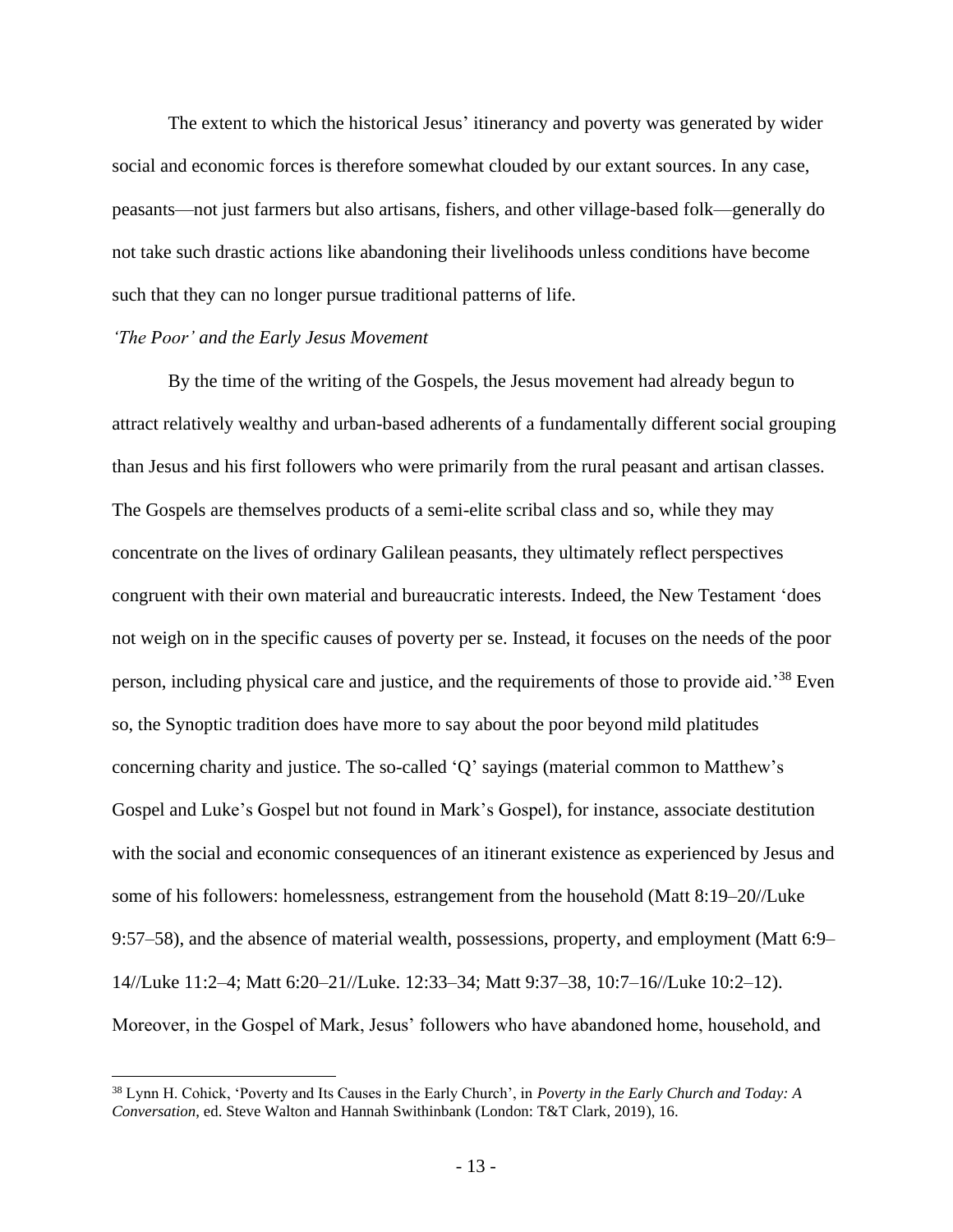fields 'for the sake of the good news' are promised eternal reward (Mark 10:29–30). Mark also exhibits several indirect references to poverty, such as the clothing and diet of John the Baptist (Mark 1:6; 6:17, 27), the employment, hunger, and humiliation of Jesus (6:3; 11:12; 14:65; 15:15, 19), and the social and economic deprivations suffered by the disciples (1:18, 20; 2:23– 25; 6:8–9, 36–37; 9:41; 10:28–31).

Poverty was thus a very gritty reality for at least some of those involved in and attracted to the early Jesus movement. While Jesus' political program—drawing from the Hebrew prophetic tradition of God's justice for the people of Israel—often expresses a partiality towards the poor (for example, Luke 4:14–22), it does not follow that the Jesus movement exerted an entirely consistent class solidarity with them. Whereas Jesus commands the rich man to sell everything he owns and 'give to the poor' (δὸς τοῖς πτωχοῖς) (Mark 10:21), when the disciples later point out that the costly ointment used to anoint Jesus could have been sold and the proceeds 'given to the poor' (δοθῆναι πτωχοῖς), Jesus retorts: 'you always have the poor with you, but you will not always have me' (Matt 26:11; cf. Mark 14:7//John 12:8). As the Marxist philosopher Ernst Bloch once quipped, there is something awfully 'two-faced' about the Bible, 'something that is often a scandal to the poor and not always a folly to the rich'.<sup>39</sup>

Was the early Jesus movement a movement *of the poor for the poor*? As we have seen, this depends on our definitions, frameworks, assumptions, and interpretations of mostly partial and fragmented data. In this article, I have introduced some common understandings of 'the poor' and 'poverty' in rural Galilee, discussed the overarching agrarian social formation and the processes by which someone might become poor, and, finally, addressed in what capacity we

<sup>39</sup> Ernst Bloch, *Atheism in Christianity: The Religion of the Exodus and the Kingdom*, trans. J.T. Swann (New York: Herder and Herder, 1972), 14; Cf. James G. Crossley, 'Repent, for the Dictatorship of God is at Hand!' in *The Bible, Zionism, and Palestine: The Bible's Role in Conflict and Liberation in Israel-Palestine*, ed. Michael J. Sandford (Dunedin: Relegere Academic Press, 2017), 212–221.